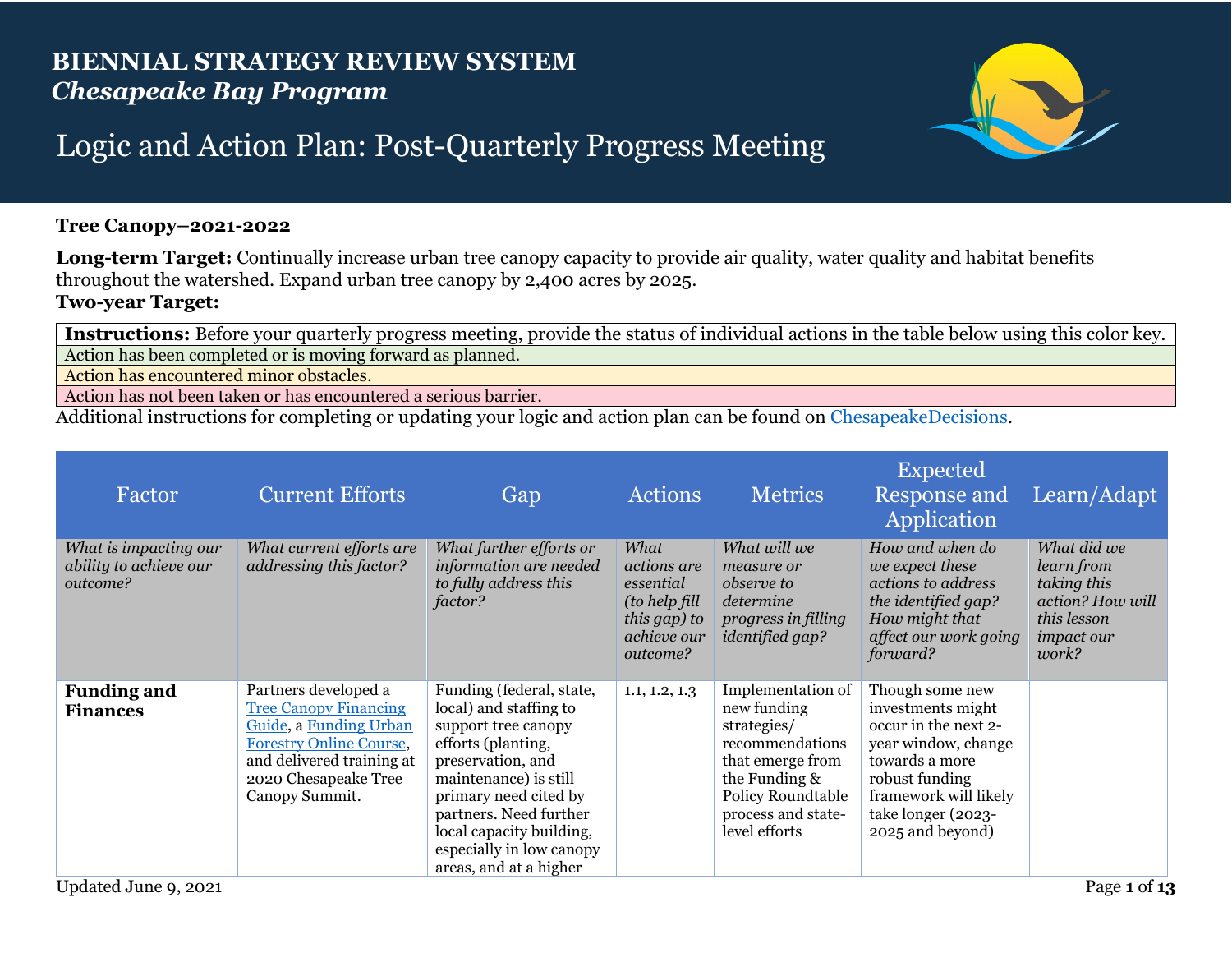|                                                                              | Development of a<br><b>Natural Filters</b><br><b>Revolving Fund Concept</b><br>for Bay Partners                                                | level, need to work with<br>jurisdictions, funding<br>partners, and subject<br>matter experts to<br>develop new solutions to<br>address gaps.<br>Grant funding is needed<br>to pilot this concept.                                                                                                                     | $1.4$ , (also in<br>Riparian<br><b>Buffer</b><br>Workplan) | Fund piloted                                                                                                                                                                                                                                                                          | 2022                                                                                                                                                                                                      |  |
|------------------------------------------------------------------------------|------------------------------------------------------------------------------------------------------------------------------------------------|------------------------------------------------------------------------------------------------------------------------------------------------------------------------------------------------------------------------------------------------------------------------------------------------------------------------|------------------------------------------------------------|---------------------------------------------------------------------------------------------------------------------------------------------------------------------------------------------------------------------------------------------------------------------------------------|-----------------------------------------------------------------------------------------------------------------------------------------------------------------------------------------------------------|--|
| <b>Federal and State</b><br>Government<br><b>Agency</b><br><b>Engagement</b> | State forestry agencies<br>and USFS are main<br>entities engaged and<br>coordinating through<br>Forestry Workgroup.                            | More engagement with<br>other state programs<br>(water quality, climate,<br>public health, EJ, etc.)<br>and other federal<br>partner agencies is<br>needed to address tree<br>canopy co-benefit<br>opportunities, including<br>tree equity needs and<br>green jobs opportunities<br>in underrepresented<br>communities | 1.3, 2.1, 2.2,<br>3.1, 3.2, 3.3                            | # of new state or<br>federal agency<br>programs<br>integrating tree<br>canopy into their<br>work and<br>contributing to<br>tree canopy<br>partnership<br>efforts; tangible<br>outcomes of their<br>contribution,<br>including number<br>of trees planted,<br>areas conserved,<br>etc. | We hope to see a<br>marked increase in<br>participation by end<br>of 2022, with tangible<br>outcomes likely to<br>come after 2022-<br>2025)                                                               |  |
| <b>Local Government</b><br><b>Agency</b><br><b>Engagement</b>                | Some local engagement<br>occurring through<br><b>Chesapeake Tree Canopy</b><br>Network and<br>collaboration with Local<br>Leadership Workgroup | <b>Increase CBP</b> local<br>engagement capacity,<br>especially around<br>sharing new land<br>cover/change data and<br>best practices/resources<br>for maintaining and<br>expanding tree canopy                                                                                                                        | 1.2, 2.1, 2.2,<br>3.1, 3.2,                                | # of new resources<br>developed for local<br>governments, # of<br>local governments<br>using our website,<br>resources,<br>trainings, etc. to<br>strengthen local<br>programs                                                                                                         | When the new land<br>cover data are out,<br>2022 will be a big<br>year for local<br>engagement and<br>capacity building,<br>with much work<br>needed 2023-2025 to<br>apply the data to<br>decision making |  |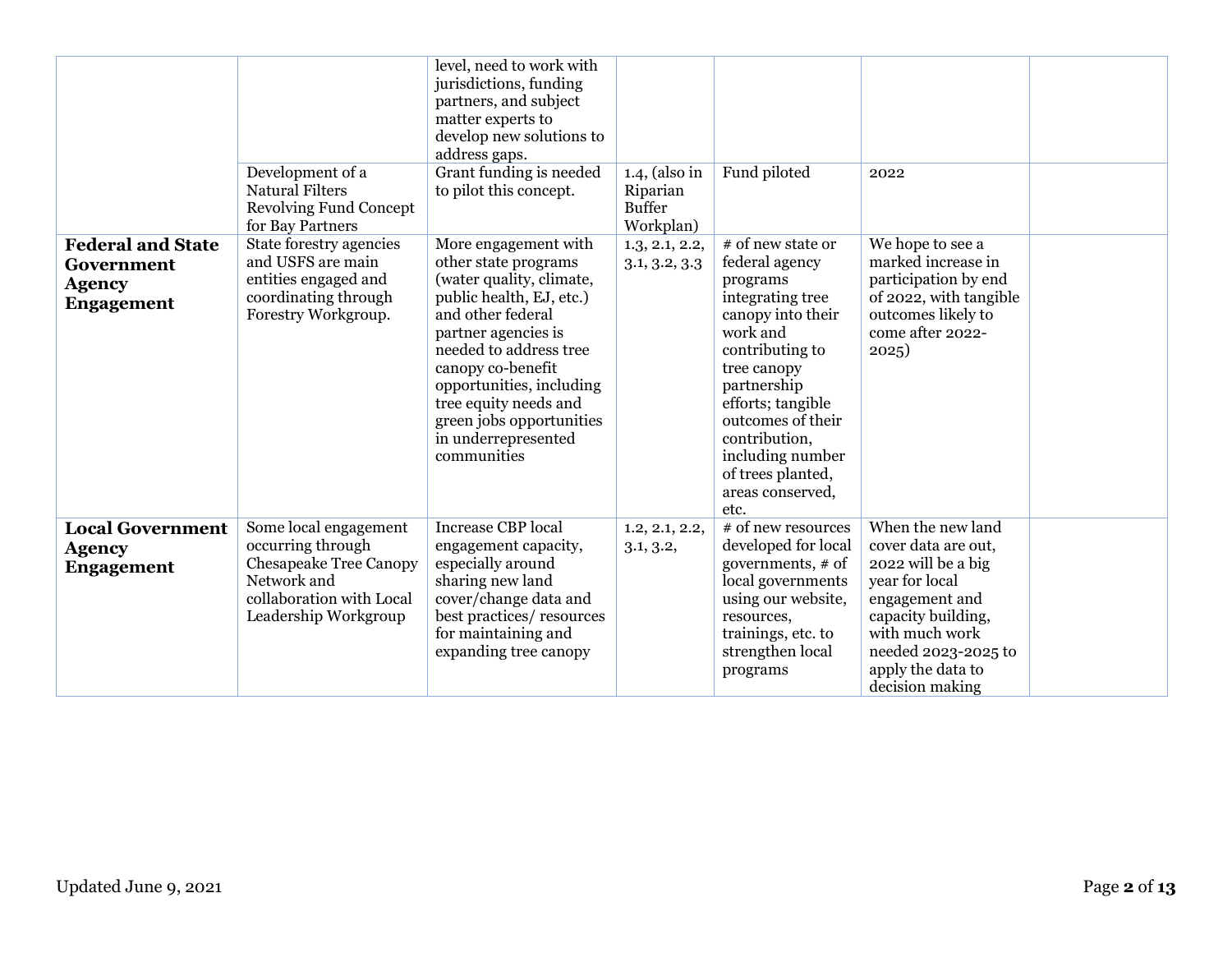| Legislative<br><b>Engagement</b> at<br><b>State and Local</b><br><b>Level: Policies and</b><br><b>Ordinances</b>           | Partners developed the<br>guide Making your<br><b>Community Forest</b><br><b>Friendly: A Worksheet</b><br>for Review of Municipal<br>Codes and Ordinances,<br>and offered training at<br>Summit and recorded<br>webinar. Important 2021<br>legislative efforts for tree<br>canopy in Maryland, in<br>Virginia, and<br>strengthening of DC tree<br>regulations in prior<br>years. | More partnership focus<br>to assess and help<br>strengthen state and<br>local policies to maintain<br>and expand tree canopy<br>and provide sufficient<br>staffing/resources for<br>their implementation<br>and/or enforcement.                             | 2.1, 2.2                           | Implementation of<br>new state and<br>local policies and<br>ordinances,<br>including any<br>strategies/<br>recommendations<br>that emerge from<br>the Funding &<br>Policy Roundtable      | Though some new<br>policies will hopefully<br>be adopted in the<br>next 2-year window,<br>change towards a<br>more robust policy<br>framework will likely<br>take longer (2023-<br>2025 and beyond)                                                                                                                                           |  |
|----------------------------------------------------------------------------------------------------------------------------|----------------------------------------------------------------------------------------------------------------------------------------------------------------------------------------------------------------------------------------------------------------------------------------------------------------------------------------------------------------------------------|-------------------------------------------------------------------------------------------------------------------------------------------------------------------------------------------------------------------------------------------------------------|------------------------------------|-------------------------------------------------------------------------------------------------------------------------------------------------------------------------------------------|-----------------------------------------------------------------------------------------------------------------------------------------------------------------------------------------------------------------------------------------------------------------------------------------------------------------------------------------------|--|
| <b>Partner</b><br>Coordination                                                                                             | Mostly occurring<br>through Forestry<br>Workgroup partners,<br>though we advanced a<br>few cross-outcome<br>projects in prior<br>workplan (local<br>leadership, schools)                                                                                                                                                                                                         | Need to keep growing<br>collaboration with<br>related outcomes/<br>workgroups (local<br>leadership, diversity,<br>urban stormwater,<br>stewardship, schools,<br>climate etc.) and<br>strengthen networks of<br>partner coordination in<br>each jurisdiction | 2.2, 3.1,<br>3.2, 3.3,<br>4.1, 4.4 | # of CBP cross-<br>outcome projects<br>that advance tree<br>canopy;<br>integration of tree<br>canopy into other<br>outcome efforts<br>whenever relevant                                   | Through cross-<br>outcome projects in<br>2021-22 and beyond,<br>we hope to see<br>increased local and<br>partner engagement<br>in tree canopy efforts<br>beyond our current<br>limited network of<br>urban forestry<br>practitioners to<br>include<br>underrepresented<br>community groups,<br>local govts, planners,<br>schools, and others. |  |
| <b>Scientific and</b><br><b>Technical</b><br><b>Understanding:</b><br><b>Technical</b><br><b>Capacity and</b><br>Knowledge | CBP tree canopy data<br>now widely available and<br>a variety of<br>resources/tools through<br>the Chesapeake Tree<br>Canopy Network website                                                                                                                                                                                                                                     | <b>Updated high resolution</b><br>land cover/land use data<br>and change analysis that<br>will quantify gains and<br>losses and help guide<br>future strategies; data<br>and tools to overlay tree<br>canopy data with<br>environmental justice             | 3.1, 3.2,<br>3.3, 3.4              | Tree canopy status<br>and trends reports<br>(Baywide and local<br>fact sheets) and<br>equity-related<br>tools are easily<br>accessible and<br>widely used by<br>local decision<br>makers, | Hope to see a marked<br>increase in<br>engagement with tree<br>canopy<br>data/planning via use<br>of these new<br>resources by end of<br>2022                                                                                                                                                                                                 |  |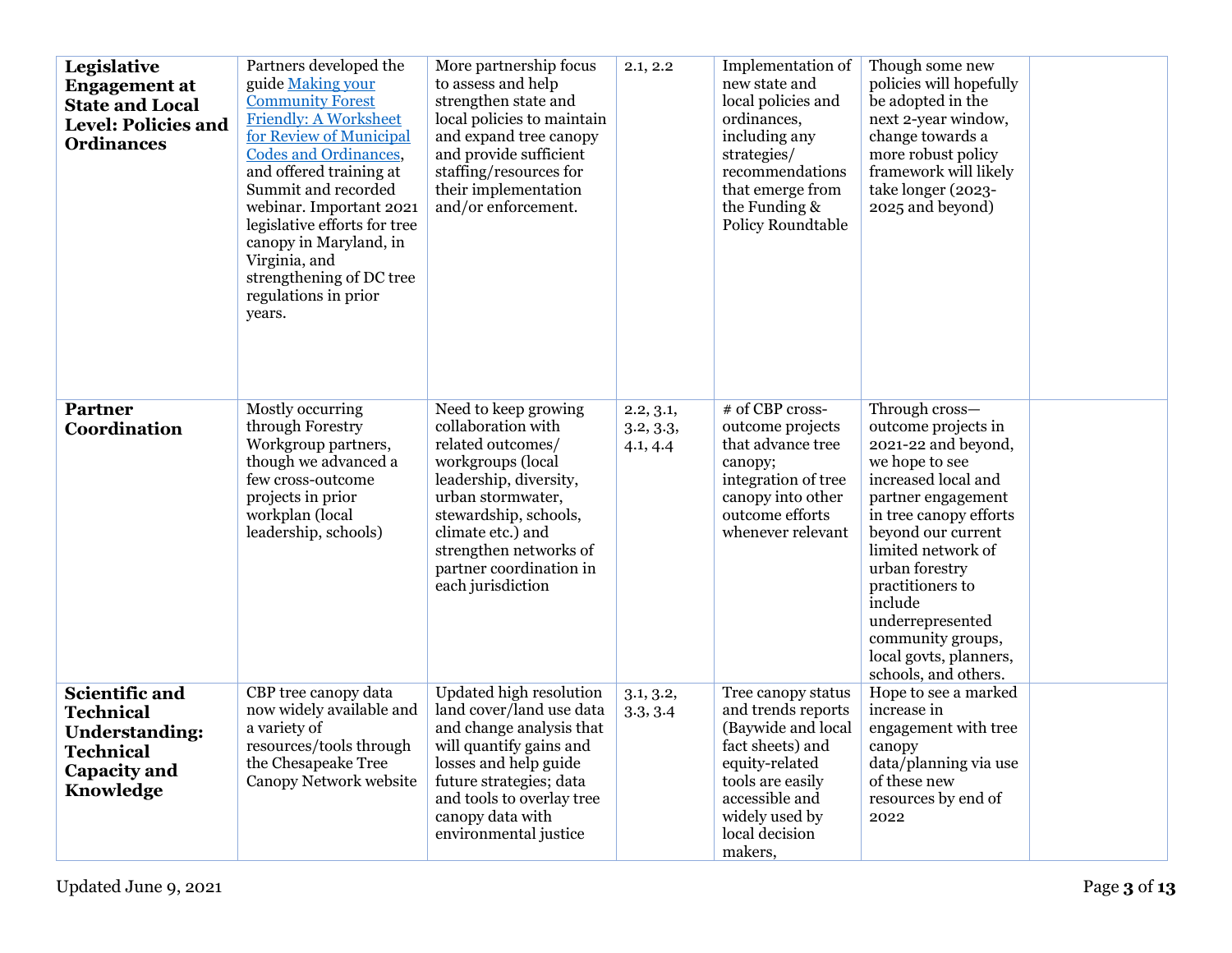| <b>Public and Private</b><br><b>Landowner</b><br><b>Engagement:</b><br><b>Education and</b><br>Outreach                                                                                                                                                                                                                       | <b>Chesapeake Tree Canopy</b><br>Network is ready<br>platform for sharing<br>education/outreach<br>resources; LLWG recent<br>completion of Tree<br>Canopy module within<br>Chesapeake watershed<br>curriculum for local<br>governments | and climate resilience<br>priorities<br>Need to develop a well-<br>defined<br>communications/<br>outreach/<br>engagement strategy,<br>informed by lessons<br>learned from prior<br>outreach initiatives for<br>both public and private<br>property plantings;<br>Increase training and<br>capacity to effectively<br>engage<br>underrepresented<br>community groups in<br>tree equity efforts | 4.1, 4.2,<br>4.3, 4.4,<br>4.5, 4.6 | practitioners,<br>advocates, and<br>CBP leadership to<br>strengthen tree<br>canopy strategies.<br>Increased $#$ of<br>partnership<br>projects<br>supporting<br>community-based<br>tree equity efforts;<br>a set of well-<br>informed<br>recommendations<br>for<br>communication/<br>outreach<br>strategies that we<br>can share and<br>implement in<br>2022-2025 cycle | This will be a longer-<br>term process to<br>engage communities<br>over 2022-2025 but<br>we will aim to<br>support specific<br>projects each year<br>and apply the<br>learning to future<br>year efforts |  |
|-------------------------------------------------------------------------------------------------------------------------------------------------------------------------------------------------------------------------------------------------------------------------------------------------------------------------------|----------------------------------------------------------------------------------------------------------------------------------------------------------------------------------------------------------------------------------------|-----------------------------------------------------------------------------------------------------------------------------------------------------------------------------------------------------------------------------------------------------------------------------------------------------------------------------------------------------------------------------------------------|------------------------------------|------------------------------------------------------------------------------------------------------------------------------------------------------------------------------------------------------------------------------------------------------------------------------------------------------------------------------------------------------------------------|----------------------------------------------------------------------------------------------------------------------------------------------------------------------------------------------------------|--|
| Environmental<br><b>Factors</b><br><b>Challenging Tree</b><br><b>Canopy progress:</b><br><b>Population Growth</b><br>(Development);<br><b>Climate Change</b><br>(storms, drought,<br>etc.) Biota (pests,<br>invasive species, etc.)<br><b>Habitat Condition</b><br>(poor soils,<br>utility/infrastructure<br>conflicts, etc.) | Most of these factors are<br>difficult to manage with<br>existing programs,<br>though information<br>resources and technical<br>assistance providers<br>within states are helpful                                                      | Further analysis of the<br>new land cover/ change<br>data to help understand<br>relative influence of<br>environmental factors<br>challenging tree canopy<br>progress; need to<br>synthesize best practices<br>for addressing these<br>challenges through the<br>lens of climate resilience                                                                                                   | 2.1, 3.2,<br>3.3, 3.4              | New data, tools<br>and guidance that<br>help local<br>managers better<br>respond to the<br>array of threats to<br>canopy and<br>implement best<br>practices to<br>maintain and<br>expand canopy                                                                                                                                                                        | We aim to get several<br>new resources out by<br>end of 2022, with the<br>intent that they will<br>strengthen on the<br>ground practices in<br>2023-2025 and<br>beyond                                   |  |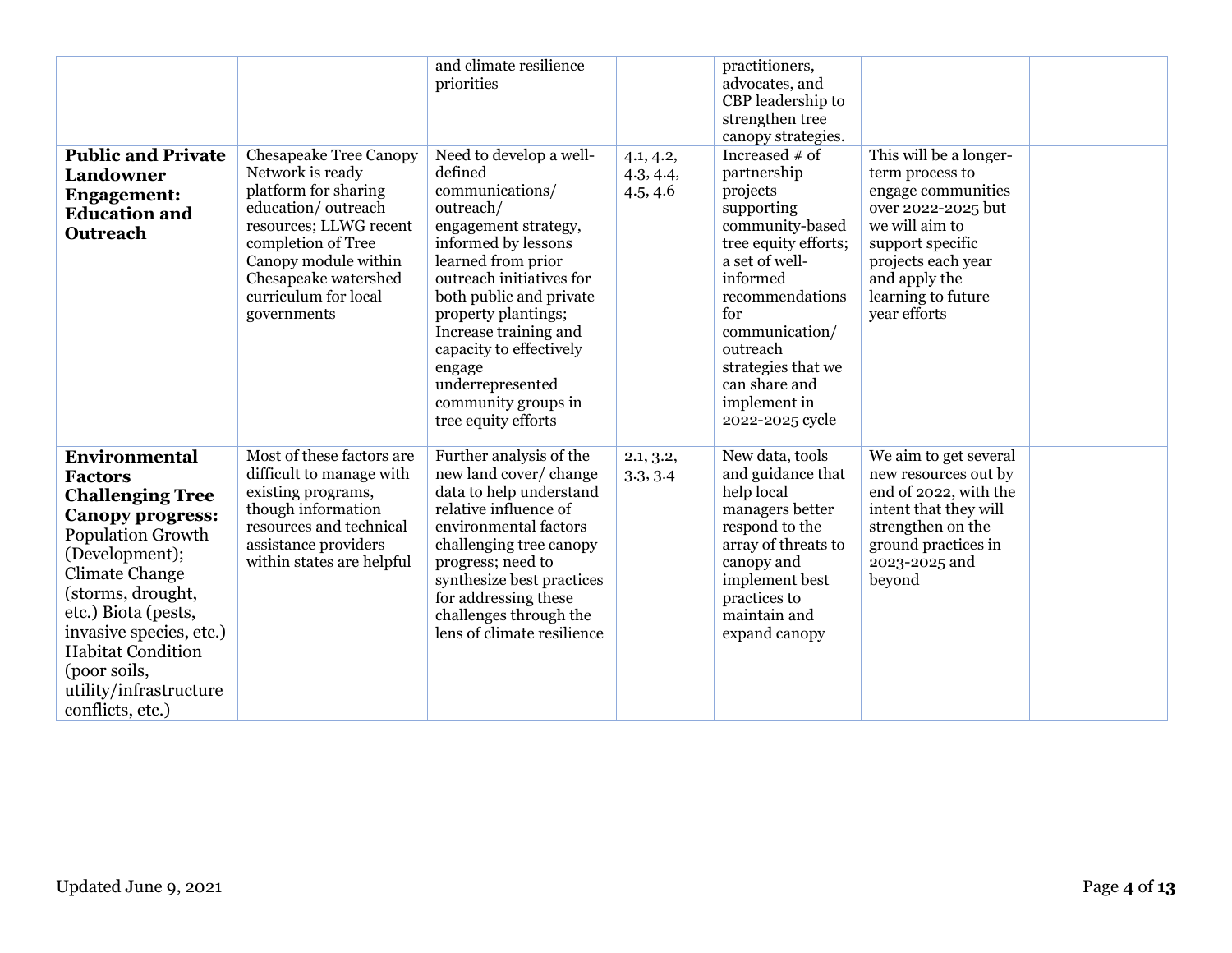|                    |                                                                                                                         | ACTIONS - [2021-2022]                                                                                                                                                                                                                                                                                                                                                                                                                                                                                                                                                                                                                                                                                                                                                                                                                                                                                                                                                                                                                                                                                                                                                                                                                                                                                                                                                                             |                                                                                                                                                                                                                                                                            |                                                                         |                                    |
|--------------------|-------------------------------------------------------------------------------------------------------------------------|---------------------------------------------------------------------------------------------------------------------------------------------------------------------------------------------------------------------------------------------------------------------------------------------------------------------------------------------------------------------------------------------------------------------------------------------------------------------------------------------------------------------------------------------------------------------------------------------------------------------------------------------------------------------------------------------------------------------------------------------------------------------------------------------------------------------------------------------------------------------------------------------------------------------------------------------------------------------------------------------------------------------------------------------------------------------------------------------------------------------------------------------------------------------------------------------------------------------------------------------------------------------------------------------------------------------------------------------------------------------------------------------------|----------------------------------------------------------------------------------------------------------------------------------------------------------------------------------------------------------------------------------------------------------------------------|-------------------------------------------------------------------------|------------------------------------|
| <b>Action</b><br># | <b>Description</b>                                                                                                      | <b>Performance Target(s)</b>                                                                                                                                                                                                                                                                                                                                                                                                                                                                                                                                                                                                                                                                                                                                                                                                                                                                                                                                                                                                                                                                                                                                                                                                                                                                                                                                                                      | Responsible<br>Party (or<br>Parties)                                                                                                                                                                                                                                       | Geographic<br>Location                                                  | <b>Expected</b><br><b>Timeline</b> |
|                    |                                                                                                                         | <b>Management Approach 1: Bolster Funding and Partnerships</b>                                                                                                                                                                                                                                                                                                                                                                                                                                                                                                                                                                                                                                                                                                                                                                                                                                                                                                                                                                                                                                                                                                                                                                                                                                                                                                                                    |                                                                                                                                                                                                                                                                            |                                                                         |                                    |
| 1.1                | Implement<br>jurisdictional<br>programs and<br>grants to incentivize<br>tree canopy<br>progress<br>Updated June 9, 2021 | $1.$ DE – Implement state grant programs to assist<br>communities with tree canopy expansion and expand<br>new DE Tree Stewards program<br>2. DC – Increase tree canopy on public and private<br>property throughout the District, including priority<br>areas of the MS4 and areas of extreme heat<br>$3. \text{MD} - (1)$ Implement statewide urban and<br>community forestry programs (Forest Conservation<br>Act, Reforestation Law, and Roadside Tree Law) to<br>maintain the net urban tree canopy statewide (2)<br>Increase tree canopy through homeowner tree<br>planting assistance programs such as the Marylanders<br>Plant Trees coupon program and Lawn to Woodland<br>program<br>$4. PA - (1)$ Increase tree canopy and management<br>through new TreeVitalize grant programs, (2) Assist<br>communities with inventory, i-Tree, UTC assessments,<br>and management plans, (3) Continue to support PA<br>Tree Map (4) Develop capacity for effective tree equity<br>and environmental justice engagement, and $(5)$<br>Continue to support development of PA Lawn<br><b>Conversion Program</b><br>$5. VA - (1)$ Increase tree canopy on public and private<br>properties through grants and incentive programs,<br>such as Virginia Trees for Clean Water (2) Continued<br>development of the Virginia Tree Stewards which<br>promote good tree care and increase tree planting and | 1. DE FS, DNREC<br>2. DDOT, DOEE<br>3. MD FS, MSHA,<br>local governments<br>4. PA DCNR, PSU<br>5. VA DOF, VA<br><b>Urban Forest</b><br>Council, Tree<br>Steward<br>Coordinator<br>6. WVDEP,<br>WVDOF, Cacapon<br>Institute<br>7. NYSDEC, Upper<br>Susquehanna<br>Coalition | 1. DE<br>2. DC<br>$3. \, \text{MD}$<br>4. PA<br>5. VA<br>6. WV<br>7. NY | Ongoing<br>Page 5 of 13            |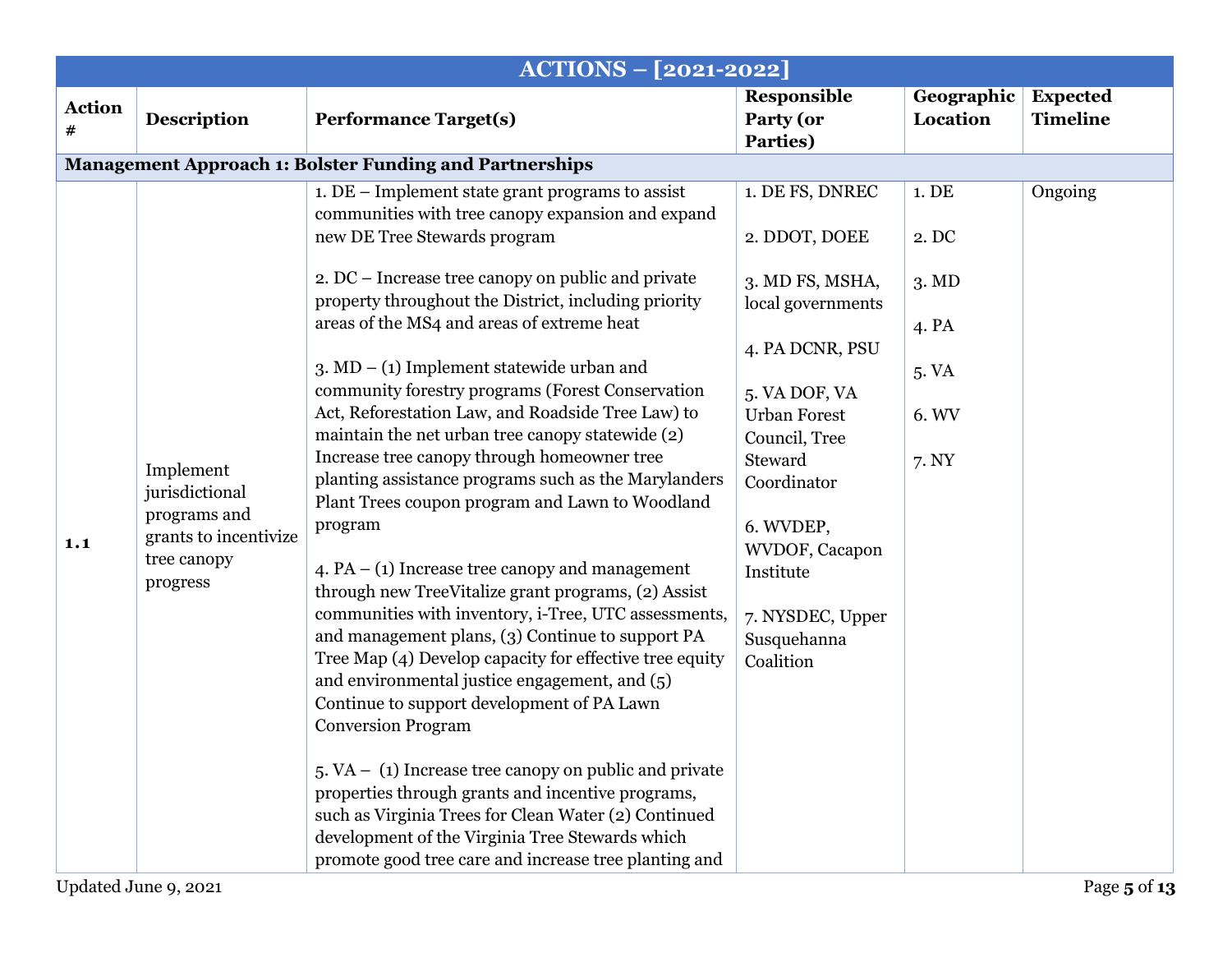|                    |                                                                                                                                                                                                 | <b>ACTIONS - [2021-2022]</b>                                                                                                                                                                                                                                                                                                                                                                                                                                                                                                                                                                              |                                                                                                                                   |                        |                                    |
|--------------------|-------------------------------------------------------------------------------------------------------------------------------------------------------------------------------------------------|-----------------------------------------------------------------------------------------------------------------------------------------------------------------------------------------------------------------------------------------------------------------------------------------------------------------------------------------------------------------------------------------------------------------------------------------------------------------------------------------------------------------------------------------------------------------------------------------------------------|-----------------------------------------------------------------------------------------------------------------------------------|------------------------|------------------------------------|
| <b>Action</b><br># | <b>Description</b>                                                                                                                                                                              | <b>Performance Target(s)</b>                                                                                                                                                                                                                                                                                                                                                                                                                                                                                                                                                                              | <b>Responsible</b><br>Party (or<br>Parties)                                                                                       | Geographic<br>Location | <b>Expected</b><br><b>Timeline</b> |
|                    |                                                                                                                                                                                                 | maintenance in their areas of influence (3) The VA<br>Urban and Community Forestry grant will include the<br>opportunity to apply for urban tree canopy<br>assessments, planning and care of urban forests                                                                                                                                                                                                                                                                                                                                                                                                |                                                                                                                                   |                        |                                    |
|                    |                                                                                                                                                                                                 | 6. WV – Preserve and enhance tree canopy through<br>Community Environmental Management grants that<br>encourages communities to conduct inventories,<br>adopt TC goals, and perform maintenance. Plant trees<br>through Carla Hardy WV Project CommuniTree and<br>WVDOF Mountaineer Treeways. Promote K-12<br>education including Project Learning Tree and US<br><b>Forest Service Green Schools</b><br>7. NY - Implement state grant programs (such as<br>NYSDEC's Urban and Community Forestry Grant<br>Program and Trees for Tributaries Program) to assist<br>communities with tree canopy expansion |                                                                                                                                   |                        |                                    |
| 1.2                | Provide<br>guidance/case<br>studies/best<br>practices for local<br>governments and<br>partner<br>organizations on<br>how to strengthen<br>funding and<br>partnerships for<br><b>Tree Canopy</b> | 1. Work with LLWG and other partners to continue<br>dissemination of Financing Guide, Online Funding<br>Course, and other best resources for local<br>governments                                                                                                                                                                                                                                                                                                                                                                                                                                         | USFS/FWG/<br>LLWG/Local<br>Engagement<br>Team/Local Action<br>Cohort/<br>Environmental<br>Finance<br>Center/CBP<br>Communications | Bay-wide               | Ongoing                            |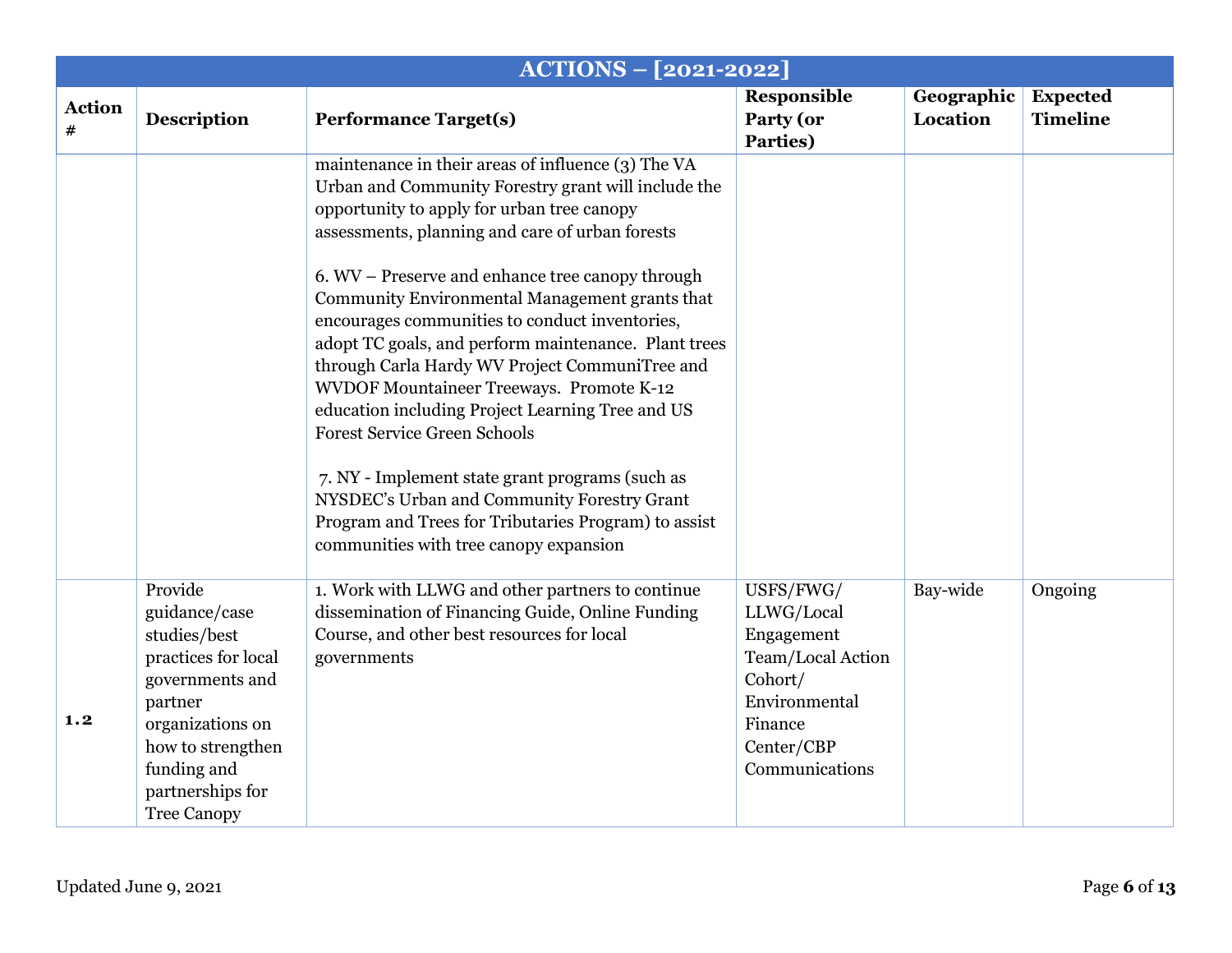|                             |                                                                                                                                                                                                                      | <b>ACTIONS - [2021-2022]</b>                                                                                                                                                                                                                                                                                                                                                                                                                                                                                                                                                                                                                                                                                                                                                                                                                                                    |                                                                                                                                                                                 |                                                                             |                                                                            |
|-----------------------------|----------------------------------------------------------------------------------------------------------------------------------------------------------------------------------------------------------------------|---------------------------------------------------------------------------------------------------------------------------------------------------------------------------------------------------------------------------------------------------------------------------------------------------------------------------------------------------------------------------------------------------------------------------------------------------------------------------------------------------------------------------------------------------------------------------------------------------------------------------------------------------------------------------------------------------------------------------------------------------------------------------------------------------------------------------------------------------------------------------------|---------------------------------------------------------------------------------------------------------------------------------------------------------------------------------|-----------------------------------------------------------------------------|----------------------------------------------------------------------------|
| <b>Action</b><br>$\pmb{\#}$ | <b>Description</b>                                                                                                                                                                                                   | <b>Performance Target(s)</b>                                                                                                                                                                                                                                                                                                                                                                                                                                                                                                                                                                                                                                                                                                                                                                                                                                                    | Responsible<br>Party (or<br>Parties)                                                                                                                                            | Geographic<br>Location                                                      | <b>Expected</b><br><b>Timeline</b>                                         |
| 1.3                         | Explore options for<br>expanding Tree<br>Canopy funding for<br>diverse Chesapeake<br>communities<br>through leveraging<br>federal, state, and<br>private resources<br>(e.g. work with Bay<br><b>Funders Network)</b> | 1. Convene a Funding and Policy Roundtable,<br>engaging jurisdiction leadership, topic experts, and<br>cross-sector partners with interest in tree co-benefits<br>(climate, public health, equity, stormwater, etc.)<br>2. Prepare Briefing Papers on key topics for use in the<br>Funding & Policy Roundtable and beyond. Potential<br>topics: Maintenance Investments, Innovative<br>Financing Approaches (incl. State Revolving Funds,<br>etc.), Leveraging Co-Benefits Funding (public health,<br>climate resilience, community development, etc.),<br>Nursery/Tree Stock Supply, Workforce/Green Job<br>Opportunities<br>3. In conjunction with the CBP DEIJ Implementation<br>plan and Roundtable, identify strategies to expand<br>and focus the assistance available to support tree<br>canopy efforts in underrepresented communities of<br>color and low-income areas | 1. USFS/FWG, with<br>support from CBC,<br>State leadership,<br>NGOs, etc.<br>2. USFS/FWG/<br>Communications<br>Team; need<br>contractor support<br>3. USFS/FWG/<br>Diversity WG | Bay-wide                                                                    | 1. Spring 2022<br>2. Summer-Fall<br>2021<br>3. Summer 2021-<br>Summer 2022 |
| 1.4                         | Explore<br>opportunities to<br>integrate tree<br>canopy into the<br>proposed Natural<br><b>Filters Restoration</b><br>Program being<br>designed and<br>piloted for forest<br>buffers                                 | 1. Incorporate tree canopy expansion and<br>maintenance into one pilot project for the Natural<br><b>Filters Restoration Program</b>                                                                                                                                                                                                                                                                                                                                                                                                                                                                                                                                                                                                                                                                                                                                            | USFS/FWG with<br>support from state<br>tree canopy leads,<br>CBP leadership                                                                                                     | MD is initial<br>target for<br>pilot<br>projects,<br>eventually<br>Bay-wide | Spring-Summer<br>2022                                                      |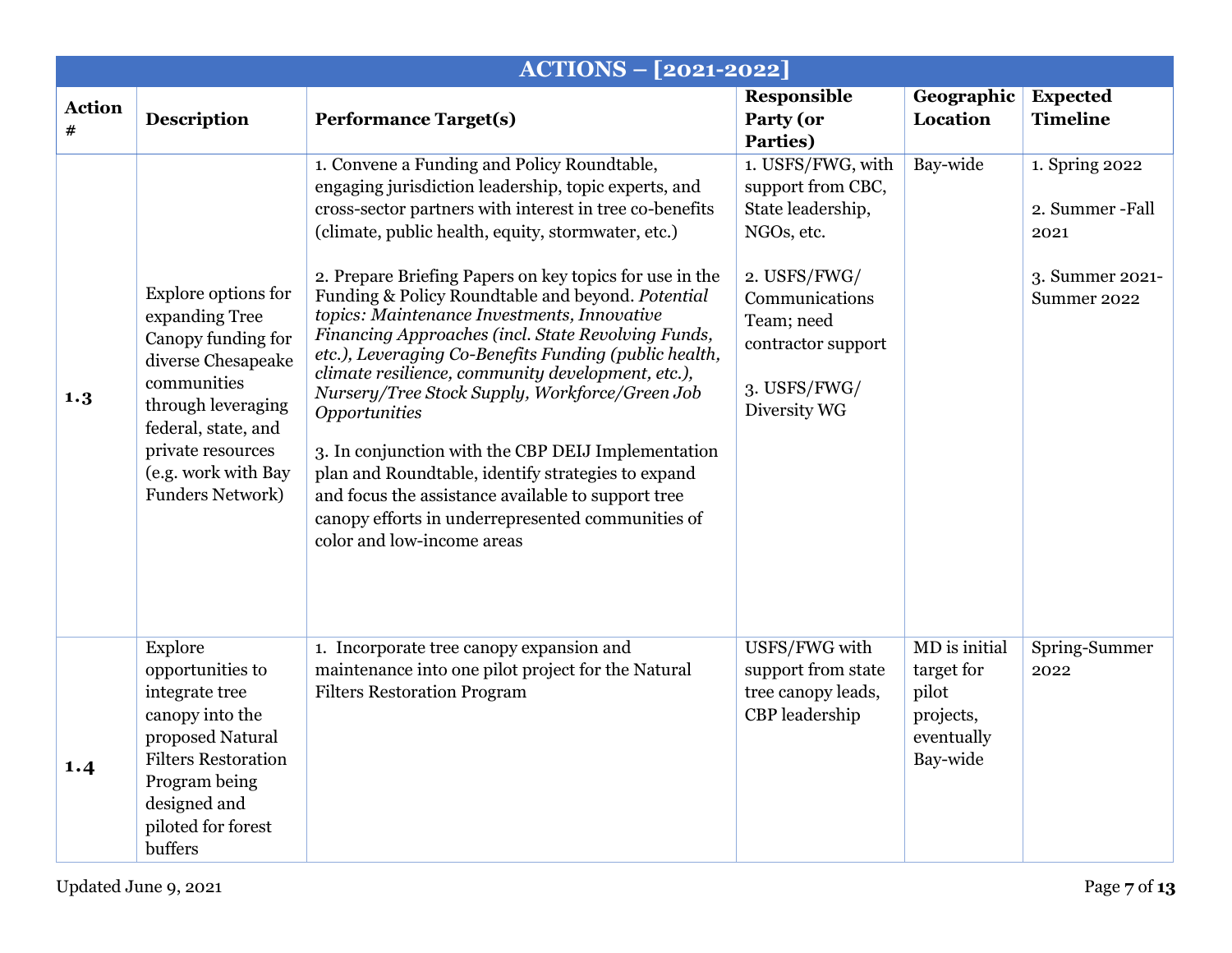|                    |                                                                                                                                                                                                         | <b>ACTIONS - [2021-2022]</b>                                                                                                                                                                                                                                                                                                                                                                                                                                                                                                                                                  |                                                                                                                                                                                                                                           |                        |                                                                       |
|--------------------|---------------------------------------------------------------------------------------------------------------------------------------------------------------------------------------------------------|-------------------------------------------------------------------------------------------------------------------------------------------------------------------------------------------------------------------------------------------------------------------------------------------------------------------------------------------------------------------------------------------------------------------------------------------------------------------------------------------------------------------------------------------------------------------------------|-------------------------------------------------------------------------------------------------------------------------------------------------------------------------------------------------------------------------------------------|------------------------|-----------------------------------------------------------------------|
| <b>Action</b><br># | <b>Description</b>                                                                                                                                                                                      | <b>Performance Target(s)</b>                                                                                                                                                                                                                                                                                                                                                                                                                                                                                                                                                  | <b>Responsible</b><br>Party (or<br>Parties)                                                                                                                                                                                               | Geographic<br>Location | <b>Expected</b><br><b>Timeline</b>                                    |
|                    |                                                                                                                                                                                                         | <b>Management Approach 2: Strengthen Policy and Ordinances</b>                                                                                                                                                                                                                                                                                                                                                                                                                                                                                                                |                                                                                                                                                                                                                                           |                        |                                                                       |
| 2.1                | Review state and<br>local policies in<br>place to support<br>urban tree canopy<br>and provide<br>recommendations<br>on best practices,<br>model ordinances,<br>etc. for Bay<br>jurisdictions            | 1. Prepare Issue Reports on key topics for use in the<br>Funding & Policy Roundtable and beyond. Potential<br>topics: Tree Conservation Policy, Trees & Climate<br>Resilience, Tree Equity Strategies, Private Property<br><b>Strategies</b><br>2. Use Funding and Policy Roundtable findings and<br>state-level strategy meetings to develop a set of<br>recommendations for the Executive Council<br>3. Develop state-specific training materials with<br>guidance on local tree canopy policy/ordinance<br>options, as a supplement to LLWG Local Government<br>Curriculum | 1. USFS/FWG/<br>Communications<br>Team; need<br>contractor support<br>2. FWG/CBP<br>Management<br>Board-need<br>contractor support<br>3. USFS/FWG/<br>LLWG/Healthy<br>Watersheds<br>GIT/Local Action<br>Cohort-need<br>contractor support | Bay-wide               | 1. Summer-Fall<br>2021<br>2. Spring-<br>Summer 2022<br>3. Summer 2021 |
| 2.2                | Work with<br>stormwater<br>program managers<br>(federal/state/local)<br>to better integrate<br>urban tree canopy<br>and riparian buffer<br>goals with<br>TMDL/WIP<br>implementation<br>and MS4 programs | 1. Collaborate with Chesapeake Stormwater Network<br>(CSN) to expand use of urban tree BMPs by local<br>stormwater managers and engineers and minimize<br>urban tree removal<br>2. Coordinate with state TMDL/WIP and Stormwater<br>Program Managers to encourage more urban tree<br><b>BMPs</b> in WIP implementation                                                                                                                                                                                                                                                        | 1.USFS/FWG/CSN/<br><b>USWG</b><br>2.USFS/FWG/<br><b>USWG</b>                                                                                                                                                                              | Bay-wide               | 1.Ongoing<br>2.Ongoing                                                |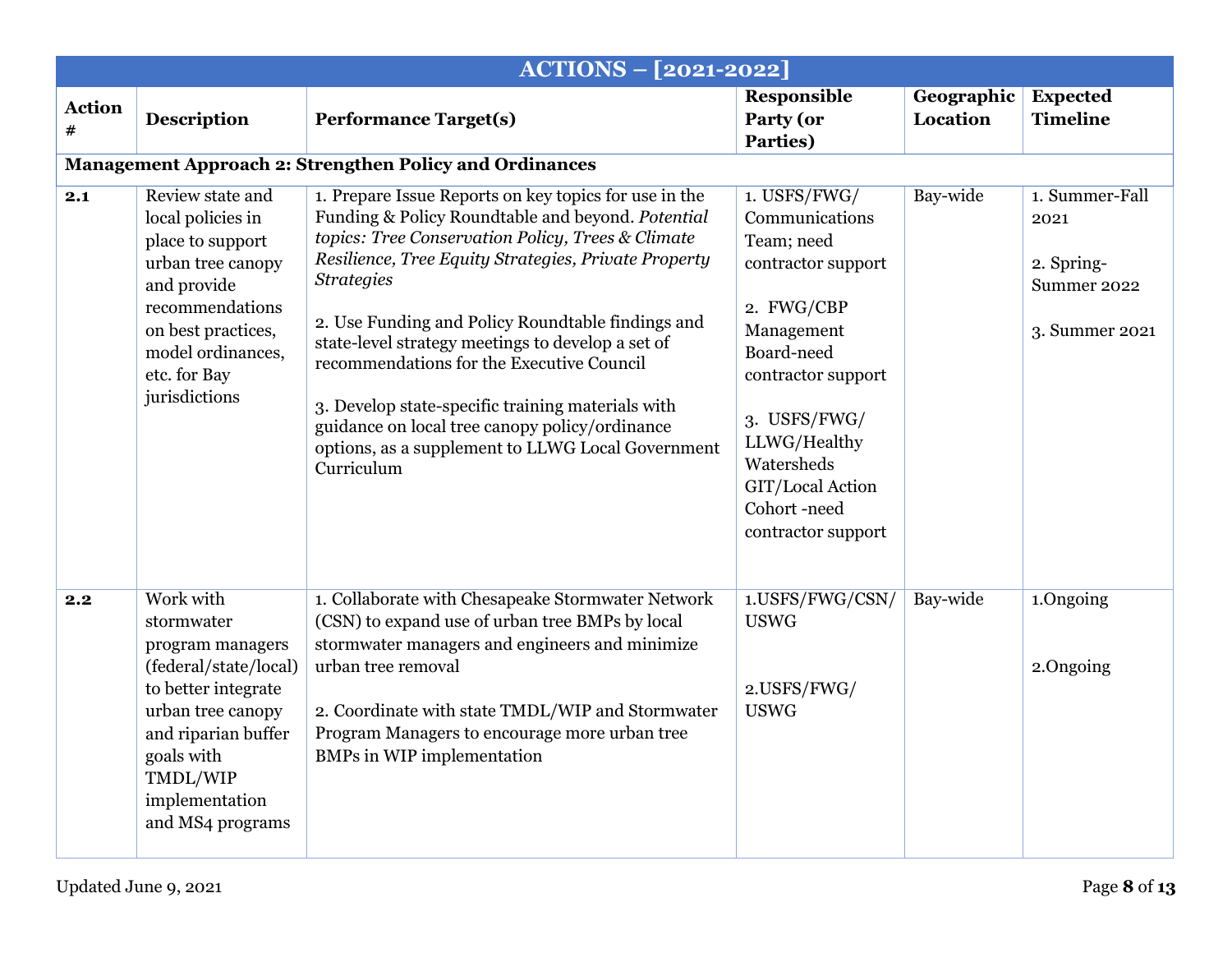|                    |                                                                                                                                                                                         | <b>ACTIONS - [2021-2022]</b>                                                                                                                                                                                                                                                                                                                                                                                              |                                                                                                                                                             |                        |                                                                  |
|--------------------|-----------------------------------------------------------------------------------------------------------------------------------------------------------------------------------------|---------------------------------------------------------------------------------------------------------------------------------------------------------------------------------------------------------------------------------------------------------------------------------------------------------------------------------------------------------------------------------------------------------------------------|-------------------------------------------------------------------------------------------------------------------------------------------------------------|------------------------|------------------------------------------------------------------|
| <b>Action</b><br># | <b>Description</b>                                                                                                                                                                      | <b>Performance Target(s)</b>                                                                                                                                                                                                                                                                                                                                                                                              | Responsible<br>Party (or<br>Parties)                                                                                                                        | Geographic<br>Location | <b>Expected</b><br><b>Timeline</b>                               |
|                    |                                                                                                                                                                                         | Management Approach 3: Increase Technical Capacity and Knowledge                                                                                                                                                                                                                                                                                                                                                          |                                                                                                                                                             |                        |                                                                  |
| 3.1                | Provide guidance,<br>training, and<br>technical assistance<br>to help local<br>governments and<br>partners develop<br>robust urban tree<br>canopy<br>implementation<br>programs         | 1. Convene biennial Tree Canopy Summit to engage<br>urban forestry practitioners and cross-sector partners<br>in best practices and innovative strategies<br>2. Collaborate with LLWG to incorporate tree canopy<br>strategies into GIT-funded workshop for land use<br>planners                                                                                                                                          | 1. USFS/FWG/<br>ACB/Diversity WG/<br><b>CBP</b> Social Science<br>Coordinator<br>2. USFS/FWG/<br><b>LLWG</b>                                                |                        | 1. Summer-<br><b>Fall 2022</b><br>2. Fall 2021-<br>Spring 2022   |
| 3.2                | Support the<br>development of<br>Bay-wide high<br>resolution UTC data<br>updated regularly<br>(e.g. every 5 years)<br>to track<br>progress/net gain;                                    | 1. Assess and communicate Tree Canopy status &<br>change (2013-2018) to stakeholders through i) a Bay-<br>wide Summary Report and ii) local (county) fact<br>sheets<br>2. Test and refine as needed the methodology for the<br>Tree Canopy Indicator; identify and pursue further<br>research, analysis/interpretation, and tools needed<br>surrounding drivers of losses and gains (potential<br>STAC workshop proposal) | 1. USFS/FWG/<br>USGS/Chesapeake<br>Conservancy/<br>Communications<br>Team/Local<br>Engagement<br>Team/Local Action<br>Cohort<br>2. USFS/FWG/<br><b>USGS</b> |                        | 1. Summer 2021-<br>Spring 2022<br>2. Summer 2021-<br>Spring 2022 |
| 3.3                | Develop and share<br>data, tools and best<br>practices for<br>advancing tree<br>equity<br>(note: action<br>modified from<br>prior workplan to<br>address current<br><i>priorities</i> ) | 1. Building on the CBP Environmental Justice and<br>Equity Dashboard, synthesize and disseminate<br>environmental justice and climate resilience-related<br>datasets, tools and resources that can best support<br>local tree equity initiatives<br>2. Explore opportunities with the CRWG and Diversity<br>WG to connect the change in high temperature<br>extremes indicator with the tree canopy indicator.            | 1&2. USFS/FWG/<br>USGS/NOAA/<br>Diversity WG<br><b>CRWG</b>                                                                                                 | Bay-wide               | 1. Summer-<br><b>Fall 2021</b>                                   |
|                    | Updated June 9, 2021                                                                                                                                                                    |                                                                                                                                                                                                                                                                                                                                                                                                                           |                                                                                                                                                             |                        | Page 9 of 13                                                     |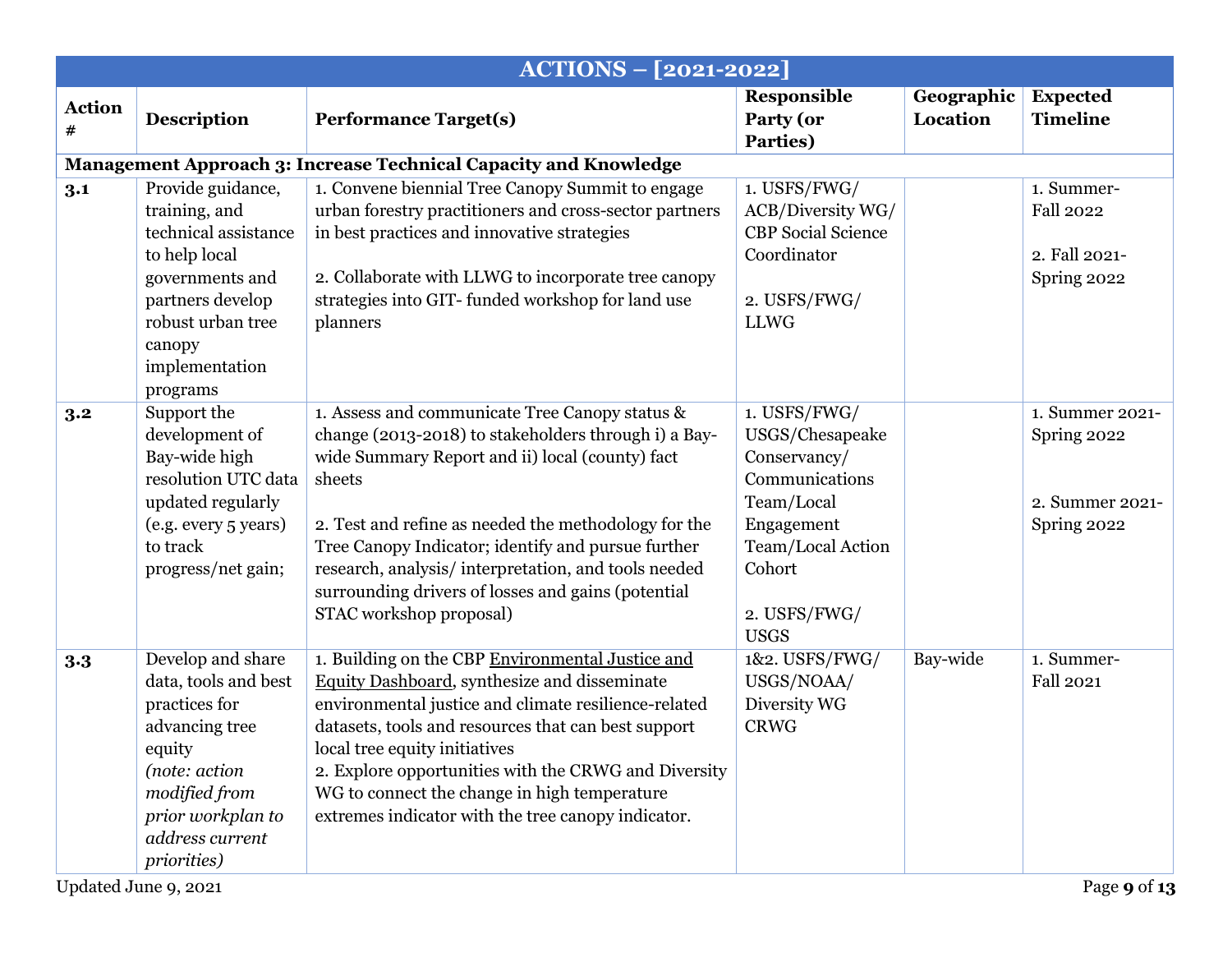|                    |                                                                                                                                                               | <b>ACTIONS - [2021-2022]</b>                                                                                                                                                                                                                                                                                           |                                                                                   |                          |                                    |
|--------------------|---------------------------------------------------------------------------------------------------------------------------------------------------------------|------------------------------------------------------------------------------------------------------------------------------------------------------------------------------------------------------------------------------------------------------------------------------------------------------------------------|-----------------------------------------------------------------------------------|--------------------------|------------------------------------|
| <b>Action</b><br># | <b>Description</b>                                                                                                                                            | <b>Performance Target(s)</b>                                                                                                                                                                                                                                                                                           | <b>Responsible</b><br>Party (or<br>Parties)                                       | Geographic<br>Location   | <b>Expected</b><br><b>Timeline</b> |
| $3-4$              | Provide guidance<br>and standards/best<br>practices for tree<br>planting and<br>maintenance to<br>improve long-term<br>survival                               | 1. Develop a Trees & Climate Resilience best practices<br>technical guide<br>2. Continue to grow the network of "tree stewards"<br>through new training programs in Maryland and<br>Delaware and expansion of existing programs in other<br>Bay states (USFS grant to ACB and DE FS)                                   | 1. USFS/FWG-need<br>contract support<br>2. ACB, MDFS, DE<br><b>FS</b>             | 1. Bay-wide<br>2. MD, DE | 1. Fall 2022<br>2. Ongoing         |
|                    |                                                                                                                                                               | <b>Management Approach 4: Expand Community Outreach and Education</b>                                                                                                                                                                                                                                                  |                                                                                   |                          |                                    |
| 4.1                | Work to facilitate<br>greater local<br>participation and<br>engagement of<br>underrepresented<br>communities in tree<br>canopy initiatives                    | 1. Work with Diversity WG, LGAC, LLWG and other<br>partners to connect with underrepresented<br>community groups, identify collaboration<br>opportunities, and provide tree canopy-related<br>resources, assistance, and engagement opportunities,<br>including relevant green jobs/workforce development<br>resources | USFS/FWG/<br>Diversity WG/<br>LLWG/LGAC/Local<br><b>Engagement Action</b><br>Team | Bay-wide                 | Ongoing                            |
| 4.2                | Use online<br>tools/webinars/list<br>serves to support<br>ongoing training<br>and information<br>sharing in the<br>urban forestry<br>community of<br>practice | 1. Maintain and strengthen the Chesapeake Tree<br>Canopy Network and e-newsletter as our primary hub<br>for resources and communication                                                                                                                                                                                | ACB/USFS/FWG                                                                      | Bay-wide                 | Ongoing                            |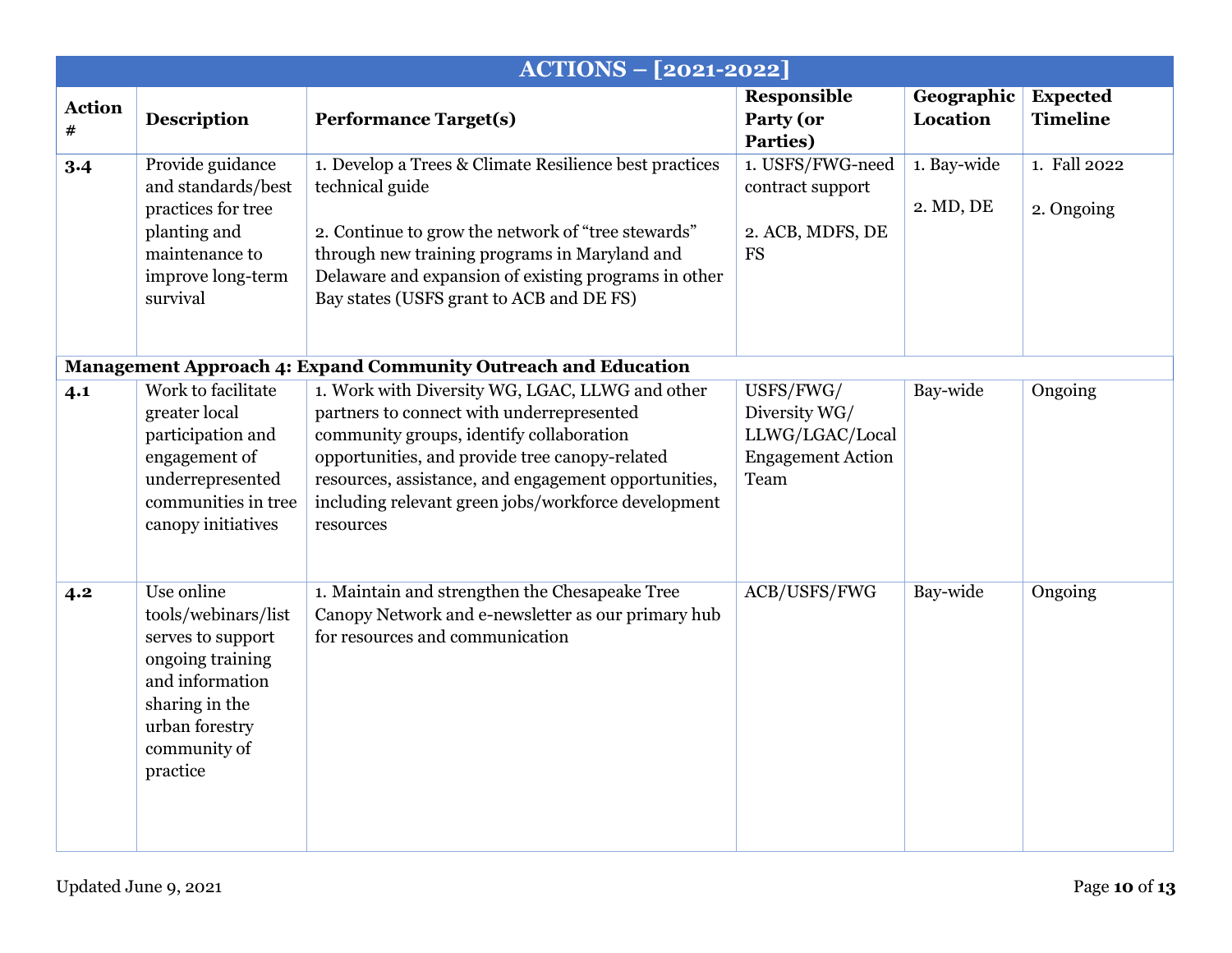|                    |                                                                                                                                                                                                                                                                                                               | <b>ACTIONS - [2021-2022]</b>                                                                                                                                                                                                                                                                                                                                                                                                                                                                                                                                         |                                                                                                                             |                        |                                                                  |
|--------------------|---------------------------------------------------------------------------------------------------------------------------------------------------------------------------------------------------------------------------------------------------------------------------------------------------------------|----------------------------------------------------------------------------------------------------------------------------------------------------------------------------------------------------------------------------------------------------------------------------------------------------------------------------------------------------------------------------------------------------------------------------------------------------------------------------------------------------------------------------------------------------------------------|-----------------------------------------------------------------------------------------------------------------------------|------------------------|------------------------------------------------------------------|
| <b>Action</b><br># | <b>Description</b>                                                                                                                                                                                                                                                                                            | <b>Performance Target(s)</b>                                                                                                                                                                                                                                                                                                                                                                                                                                                                                                                                         | <b>Responsible</b><br>Party (or<br>Parties)                                                                                 | Geographic<br>Location | <b>Expected</b><br><b>Timeline</b>                               |
| 4.3                | Develop and pilot<br>social marketing<br>and other<br>innovative outreach<br>methods to broaden<br>community<br>engagement in<br>urban tree canopy<br>implementation                                                                                                                                          | 1. Work with the CBP Communications Office on<br>communications, engagement and outreach strategies<br>and products to advance tree canopy initiatives and<br>identify lessons learned throughout the Chesapeake<br>Bay watershed                                                                                                                                                                                                                                                                                                                                    | USFS/FWG/CBP<br>Communications<br>Team-contract<br>support TBD                                                              | Bay-wide               | Summer-<br><b>Fall 2021</b>                                      |
| 4.4                | Develop<br>communication and<br>outreach strategies<br>targeted to diverse<br>audiences, focusing<br>on areas with<br>greatest need and<br>opportunity (e.g.<br>low canopy/<br>underserved<br>communities;<br>schools, faith-<br>based, and other<br>civic organizations;<br>homeowner<br>associations; etc.) | 1. Pursue DEIJ-focused training in community<br>engagement best practices for urban forestry partners<br>2. Collaborate with CBP LLWG on disseminating Tree<br>Canopy module for watershed curriculum for local<br>officials; develop supplemental state-specific<br>resources<br>3. Work with Education Workgroup to refine and<br>disseminate Trees and Schools Guide and to identify<br>further training/resource needs for school-based tree<br>can opy efforts, in conjunction with the recently<br>completed GIT-funded BMPs on school grounds<br>mapping tool | 1. USFS/FWG/<br>Diversity WG-need<br>contract support<br>2. USFS/FWG/<br><b>LLWG</b><br>3. USFS/FWG/<br><b>Education WG</b> | Bay-wide               | 1. Fall 2021<br>2. Summer 2021<br>3. Summer-<br><b>Fall 2021</b> |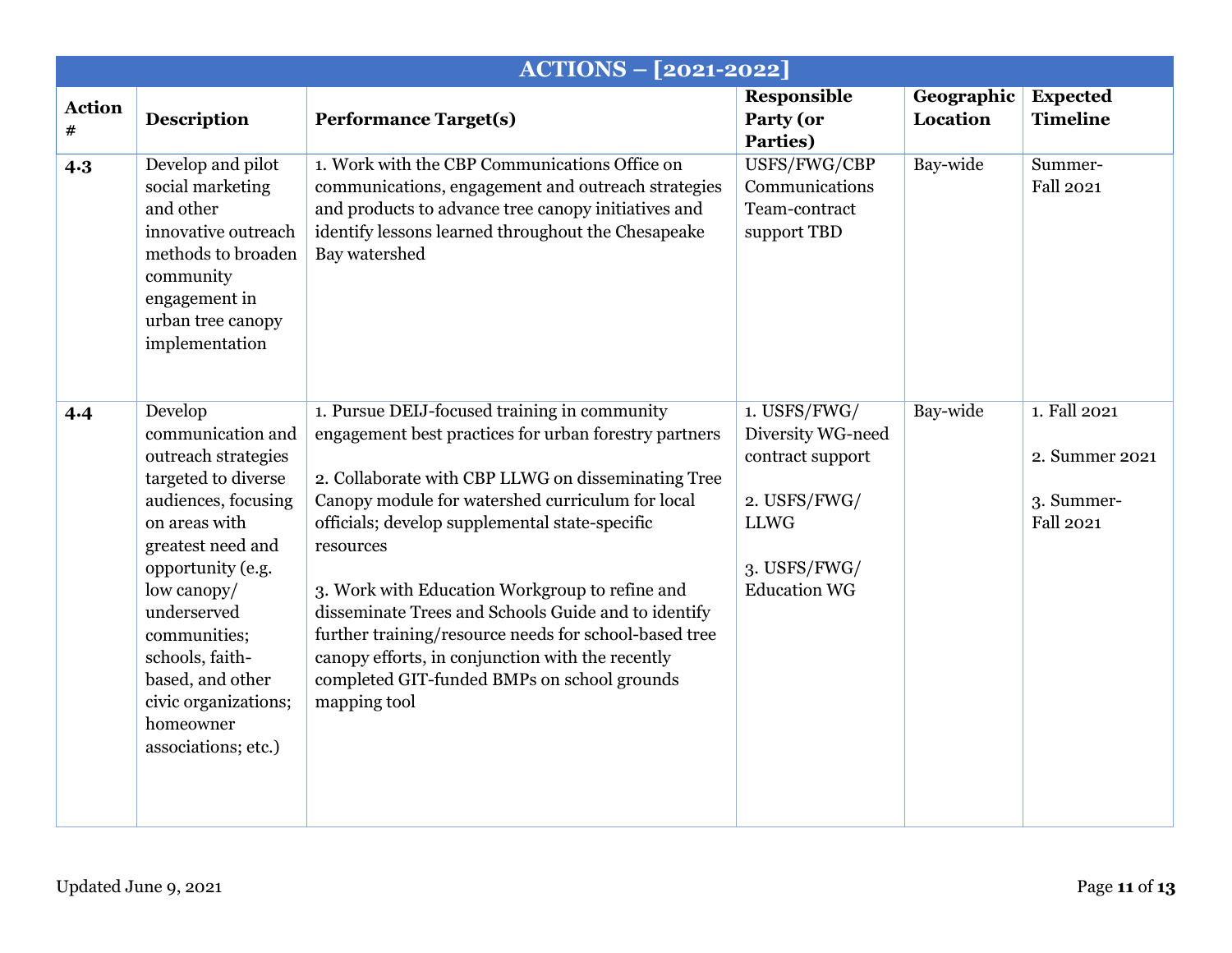|                       |                                                                                                                                                                                                                                                           | <b>ACTIONS - [2021-2022]</b>                                                                                                                            |                                             |                        |                                    |
|-----------------------|-----------------------------------------------------------------------------------------------------------------------------------------------------------------------------------------------------------------------------------------------------------|---------------------------------------------------------------------------------------------------------------------------------------------------------|---------------------------------------------|------------------------|------------------------------------|
| <b>Action</b><br>$\#$ | <b>Description</b>                                                                                                                                                                                                                                        | <b>Performance Target(s)</b>                                                                                                                            | Responsible<br>Party (or<br>Parties)        | Geographic<br>Location | <b>Expected</b><br><b>Timeline</b> |
| 4.5                   | Continue to<br>increase and<br>promote the<br>number of Arbor<br>Day events and<br>UTC education<br>programs on DoD<br>installations for<br>military community<br>awareness                                                                               | 1. Host Arbor Day/Tree Planting events at select DoD<br>installations                                                                                   | DoD                                         | Bay-wide               | Ongoing                            |
| 4.6                   | Develop<br>educational<br>resources that<br>expand the<br>awareness,<br>appreciation,<br>planting and<br>stewardship of fruit<br>and nut trees within<br>educational<br>institutions, under-<br>served<br>communities, parks<br>and other public<br>lands | 1. Compile and feature resources and community<br>stories on food forests/urban orchards and urban<br>habitat on Chesapeake Tree Canopy Network website | USFS/FWG/<br>ACB/<br>Communications<br>Team | Bay-wide               | Dec 2021                           |